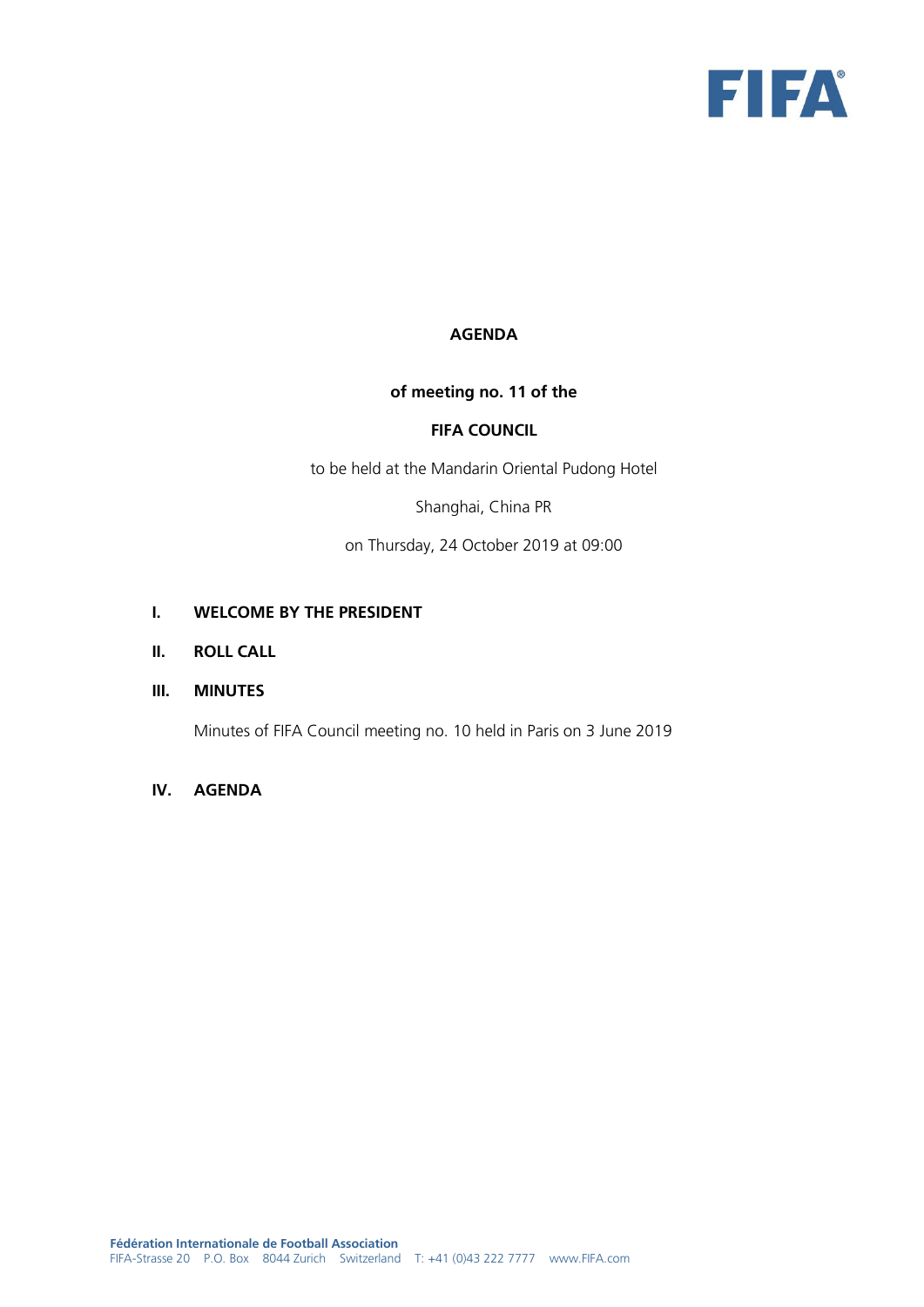

### **1. President's remarks**

#### **2. Bureau of the Council**

- 2.1. Ratification of the decision of the Bureau of the Council of 20 June 2019 to appoint FIFA Secretary General Fatma Samoura as "FIFA General Delegate for Africa" for a six-month period from 1 August 2019 to 31 January 2020, renewable with the agreement of FIFA and CAF
- 2.2. Ratification of the decision of the Bureau of the Council of 27 June 2019 regarding the situation of the Pakistan Football Federation
- 2.3. Ratification of the decision of the Bureau of the Council of 25 July 2019 on dates and slot allocation for the FIFA Club World Cup Qatar 2019™
- 2.4. Ratification of the decision of the Bureau of the Council of 20 August 2019 regarding the situation of the Egyptian Football Association
- 2.5. Ratification of the decision of the Bureau of the Council of 18 September 2019 to approve the Regulations for the FIFA Club World Cup Qatar 2019™ and the Media and Marketing Regulations for the FIFA Club World Cup Qatar 2019™
- 2.6. Ratification of the decision of the Bureau of the Council of 27 September 2019 regarding the situation of the Ghana Football Association

### **3. Committee reports**

- 3.1. Governance Committee Report on the meeting in Zurich on 26 September 2019
- 3.2. Finance Committee Report on the meeting in Shanghai on 23 October 2019
- 3.3. Development Committee Report on the meeting in Zurich on 13 September 2019
- 3.4. Organising Committee for FIFA Competitions
	- 3.4.1. Report on the meeting in Zurich on 12 September 2019
	- 3.4.2. FIFA World Cup Qatar 2022™ match schedule
	- 3.4.3. Tournament dates for the FIFA U-17 Women's World Cup India 2020™
	- 3.4.4. Appointment of host for the FIFA U-20 World Cup 2021™
	- 3.4.5. Appointment of host for the FIFA U-17 World Cup 2021™
	- 3.4.6. Appointment of host for the FIFA Beach Soccer World Cup 2021™
	- 3.4.7. Amendments to the women's international match calendar
	- 3.4.8. FIFA futsal international match calendar
- 3.5. Football Stakeholders Committee
	- 3.5.1. Report on the meeting in Zurich on 25 September 2019
	- 3.5.2. Update of the international match calendar
- 3.6. Players' Status Committee
	- 3.6.1. Report on the meeting in Zurich on 26 September 2019
	- 3.6.2. Amendments to the Regulations on the Status and Transfer of Players
	- 3.6.3. Amendments to the Rules Governing the Procedures of the Players' Status Committee and the Dispute Resolution Chamber
- 3.7. Medical Committee

Report on the meeting in Zurich on 10 September 2019